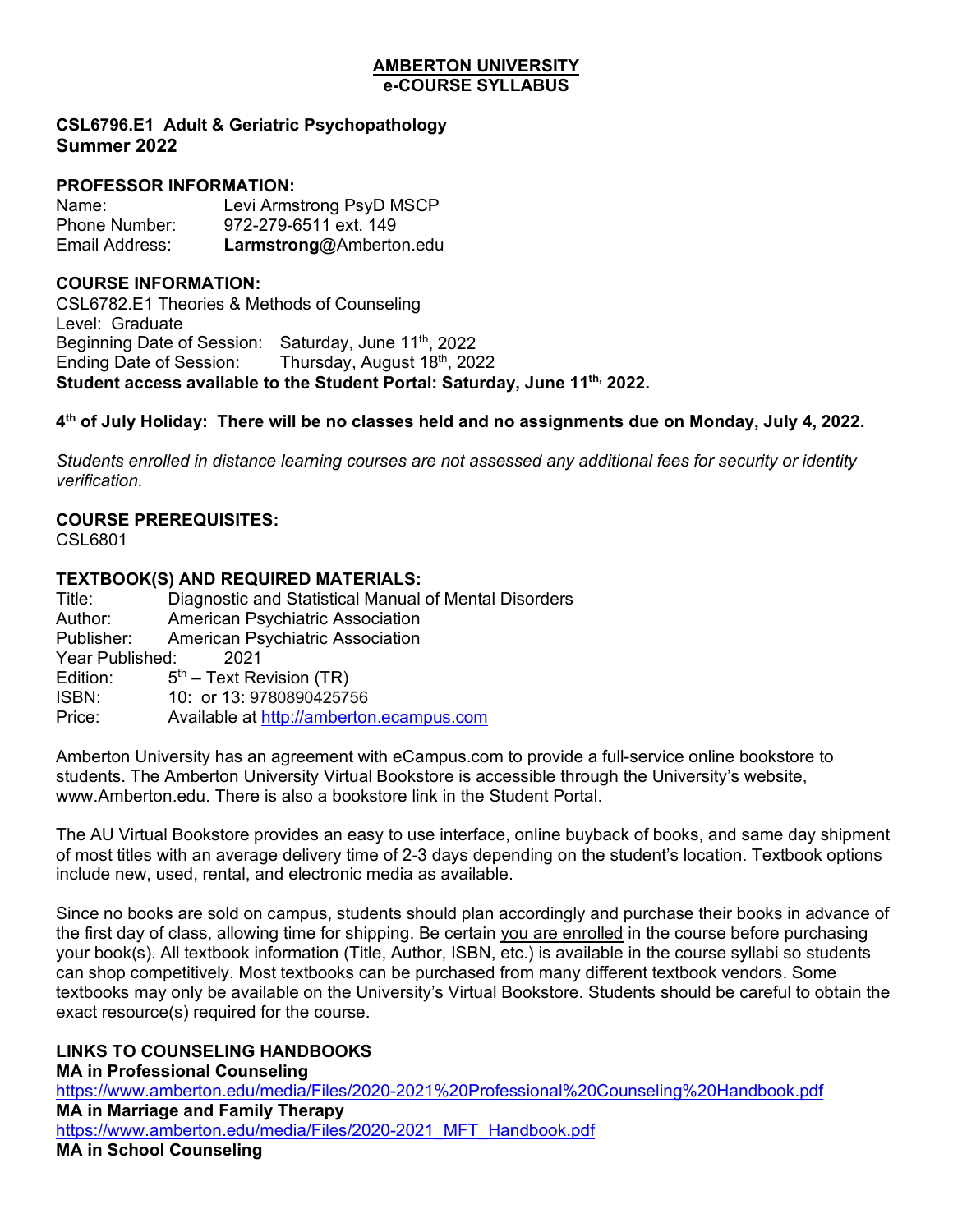### **APA Requirement**

APA (American Psychological Association) style is most commonly used to cite sources within the social sciences. This resource, revised according to the 7th edition, offers examples for the general format of APA research papers, in-text citations, endnotes/footnotes, and the reference page. For more information, please consult the Publication Manual of the American Psychological Association, (7th ed.). All coursework at Amberton University will comply with the standards contained in the APA Publication Manual.

## **COURSE COMPETENCIES:**

The following represents the course competencies for this class. Competencies are equivalent for all lecture and distance learning courses. Following each competency is the assignment used to gain mastery of this area of study.

This course presents the etiology, diagnosis, and treatment of adult and geriatric psychopathological disorders as defined by the Diagnostic and Statistical Manual of Mental Disorders 5<sup>th</sup> Edition (DSM-5). Students will develop skills in the unique application of diagnostic interviewing techniques, differential diagnosis, case conceptualization via personality theory, and empirically-based treatment planning with regard to adult and geriatric psychopathology. Benefits and limitations of the diagnostic and treatment process are also reviewed. In addition, this course will examine the methods and techniques utilized by counselors to assist adult and geriatric clients in the change process with specific reference to problem diagnosis, medical and psychiatric co-morbidity, basic psychopharmacological principles and intervention, construction of an empirically-based treatment plan, termination, and ethical and cultural issues in the diagnostic and treatment process.

The course in adult and geriatric psychopathology will be beneficial to students enrolled in the professional counseling degree program since this course will satisfy the Texas State Board of Professional Counselors board rule §681.83 (c) (3). It is both ethically and clinically essential that students at Amberton University, who are pursuing a master's degree in professional counseling, and who wish to obtain licensure as an LPC in the state of Texas, possess knowledge and skills in the assessment, diagnosis, and treatment of adult and geriatric clients suffering from mental illnesses. This course is designed to prepare students to practice as professional counselors ethically and effectively in a professional treatment role for adults who are suffering from mental disorders.

## **UPON COMPLETION OF THE COURSE, THE STUDENT WILL BE COMPETENT IN:**

- 1. Proficiency in utilizing the DSM-5 to apply accurate diagnostic labels to mental disorders.
- 2. Effectively applying differential diagnoses with respect to co-morbidity and medical etiologies across a wide-range of mental disorders.
- 3. Understanding the nature and etiology of adult psychopathology in order to articulate case conceptualization and make empirically based treatment plans.
- 4. Understanding the role of systematic scientific, clinical experience, and consultative input in making treatment decisions.
- 5. Utilizing basic psychotherapeutic assessment tools to assess outcomes in the treatment of adult and geriatric clients.
- 6. Understanding ethical and cultural issues involved in the treatment process.
- 7. Understanding the importance of self-examination and critiquing self as an effective change agent in counseling relationships.
- 8. Comprehending and examining the role of age upon the manifestation and treatment of mental disorders in adult and geriatric clients
- 9. Understanding basic psychopharmacological intervention with regard to the treatment of mental disorders in adult and geriatric clients
- 10. Comprehending and addressing the effects of end-of-life issues involved with the manifestation of mental disorders in elderly populations.

## **COURSE POLICIES:**

Participation and attendance (i.e., 20% of final grade) is required and graded via completion of weekly discussion questions (DSQs). Late work is accepted at the discretion of Dr. Armstrong. Late work is 10% off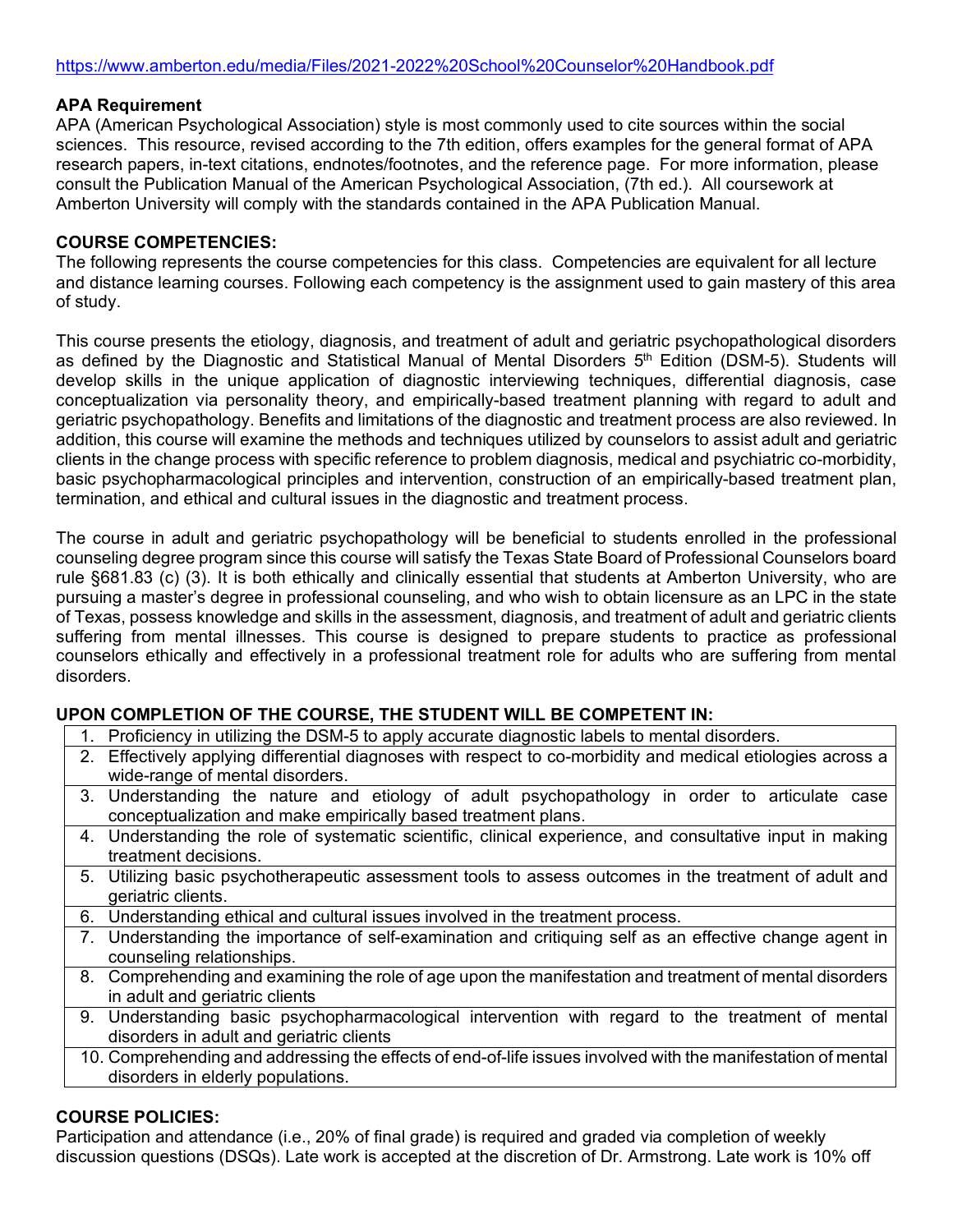each day late up to 5 days late. Exams will be administered online in Moodle. Dr. Armstrong reserves the right to modify this syllabus and coursework due dates as deemed necessary and will provide an addendum to this syllabus with any noted changes

# *Student's Responsibilities*

This syllabus contains information, policies, and procedures for a specific course. By enrolling, the student agrees to read, understand, and abide by the policies, rules, regulations, and ethical standards of Amberton University as contained in the current university catalog and schedule of classes.

# *Attendance Policy:*

Regular and punctual class attendance and engagement is expected at Amberton University. In case of an absence, it is the student's responsibility to contact the professor as soon as possible. If a student intends on withdrawing from a course, it is the student's responsibility to follow the university's policy on formally withdrawing from a course. **Ceasing to attend classes does not constitute an official withdrawal.**

Attendance in a lecture course is defined as punctual arrival to, and engagement in, a full lecture session. Attendance in a distance learning course is defined as active participation in the weekly online class sessions. "Active participation" can be defined as: submitting an academic assignment, taking an exam, engaging in an interactive tutorial, participating in an online discussion forum (or chat session), or initiating (or responding to) a communication with a faculty member about an academic assignment or the subject matter of the course. A student not meeting these requirements may be dropped at the discretion of Amberton University.

# *Plagiarism Policy*

Plagiarism is the presentation of someone else's work as though it were your own. If you use another person's words, ideas, or information; or if you use material from an outside source – whether a book, magazine, newspaper, business publication, broadcast, speech, or electronic media – you must acknowledge that source. Plagiarism is a violation of the University's code of student ethical conduct and is one that is taken seriously. Amberton University operates on an honor system; therefore**,** honesty and integrity are essential characteristics of all who are associated with the institution. All Amberton students are expected to abide by the honor system and maintain academic integrity in all their work. Amberton University and its instructors monitor student work for plagiarism and reserve the right to submit such work to technology-based plagiarism detection services and applications at any time.

Students agree that by taking this course, all required assignments may be subject to submission for a textual similarity review to Turnitin.com for the detection of plagiarism. All submitted papers will be included as source documents in the Turnitin.com reference database solely for the purpose of detecting plagiarism in future papers. Use of Turnitin.com service is subject to the Usage Policy posted on the Turnitin.com website.

Turnitin is a writing improvement and plagiarism prevention tool which uses special algorithms, to compare text-based student submissions to the Turnitin database and other online sources. Turnitin produces a detailed **similarity report** that can be customized and viewed by instructors and students.

Turnitin "Draft Coach" is a Google based add-on to Turnitin which supports students in developing high-quality academic writing; and serves as an integrity coach. Draft Coach, helps address errors and improve the quality of student's writing by highlighting grammar mistakes, identifying incorrectly cited sources, and scanning for similarity across several databases. By providing formative feedback on how to address citation issues, incorrect grammar, and matches with the Turnitin database, Draft Coach provides explanations to help students become more confident writers, capable of producing higher quality work both in academics and in the workplace.

# **COURSE OUTLINE AND CALENDAR:**

| Week | Topic          | Assignment               | Competencies   | Due Date          |
|------|----------------|--------------------------|----------------|-------------------|
|      |                |                          | Covered        |                   |
|      | Introduction & | DSM-5 Introduction       | 1, 3, 6, 8, 10 | DSQ1 Due          |
|      | Overview       | Chapters &               |                | 06/23/2022 by     |
|      |                | Neurodevelopmental       |                | 12:00PM CST. *ALL |
|      |                | <b>Disorder Chapters</b> |                | OTHER DSQs are    |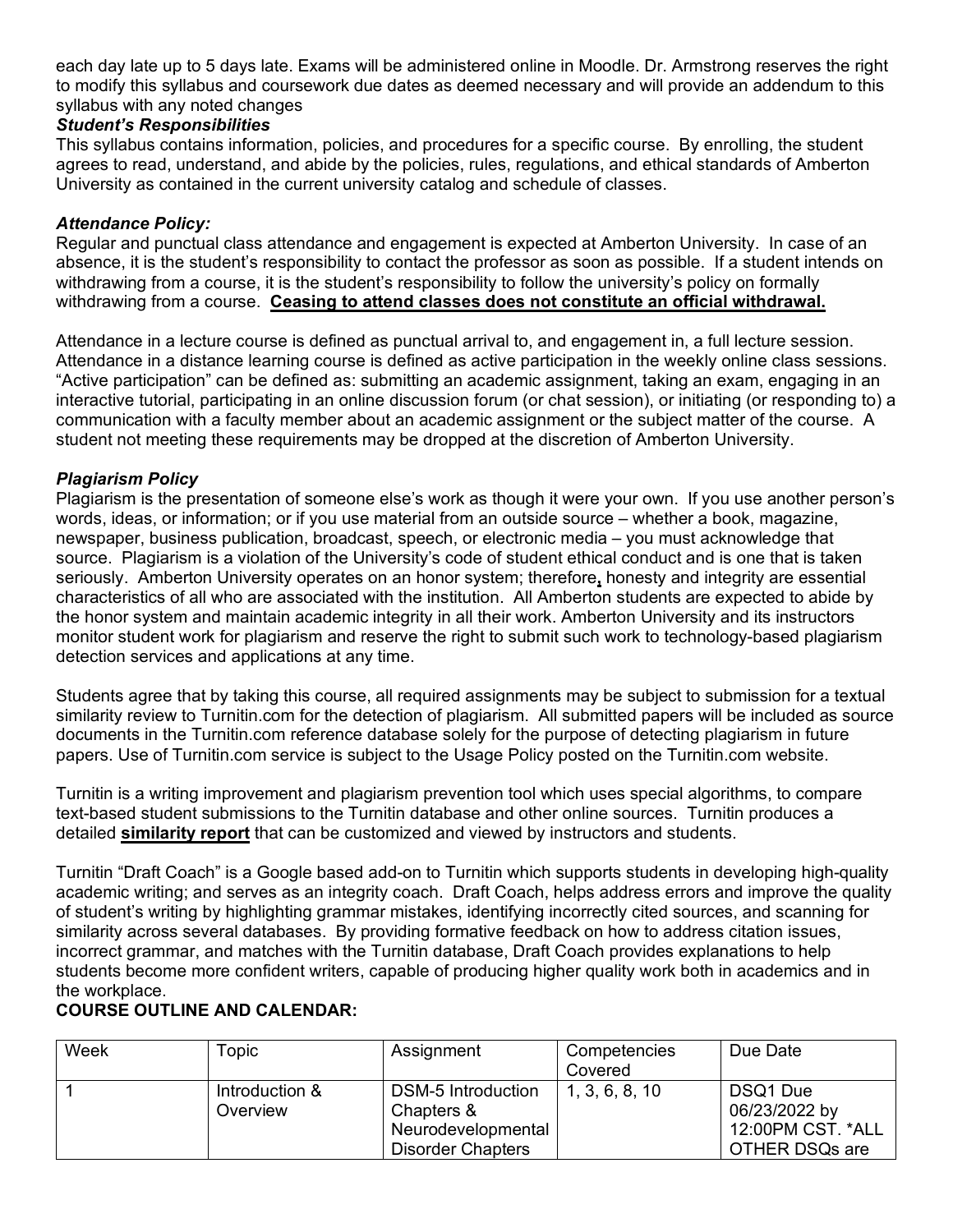|                |                                                                                                                                                       | DSQ1                                                                                                          |          | due by the end of<br>the semester<br>08/18/2022 by<br>12:00PM CST.<br>Reading Intro DSM-<br>5 and<br>Neurodevelopmental<br>Disorders due by<br>beginning of week 2 |
|----------------|-------------------------------------------------------------------------------------------------------------------------------------------------------|---------------------------------------------------------------------------------------------------------------|----------|--------------------------------------------------------------------------------------------------------------------------------------------------------------------|
| $\overline{2}$ | Neurodevelopmental<br>Disorders in<br>Adulthood                                                                                                       | <b>DSM-5 Introduction</b><br>Chapters &<br>Neurodevelopmental<br><b>Disorder Chapters</b>                     | $1 - 10$ | Reading Intro DSM-<br>5 and<br>Neurodevelopmental<br>Disorders due by<br>beginning of week 2                                                                       |
| 3              | Schizophrenia<br>Spectrum & Other<br><b>Psychotic Disorders</b>                                                                                       | <b>DSM-5:</b><br>Schizophrenia                                                                                | $1 - 10$ | Reading<br>Schizophrenia /<br><b>Psychotic Disorders</b><br>due by beginning<br>week 3                                                                             |
| $\overline{4}$ | <b>Bipolar and Related</b><br>Disorders &<br>Depressive<br><b>Disorders</b>                                                                           | DSM-5 - Bipolar<br>Disorders &<br>Depressive<br><b>Disorders</b>                                              | $1 - 10$ | Reading Bipolar and<br>Depressive Disorder<br>Chapters due by<br>beginning of week 4                                                                               |
| 5              | <b>MID-TERM EXAM</b>                                                                                                                                  | <b>MID-TERM EXAM</b><br><b>ADMINISTERED IN</b><br><b>MOODLE</b>                                               | $1 - 10$ | Dates TBD and<br>shared at beginning<br>of semester / on<br>Moodle                                                                                                 |
| 6              | Anxiety Disorders,<br>OCD, Substance<br><b>Use Disorders</b>                                                                                          | DSM-5: Anxiety<br>Disorders & OCD /<br><b>Related Disorders /</b><br><b>Substance Use</b><br><b>Disorders</b> | $1 - 10$ | Reading Anxiety and<br><b>OCD and Substance</b><br>Chapters due<br>beginning of Week 6                                                                             |
| 7              | Trauma & Stressor-<br><b>Related Disorders &amp;</b><br><b>Dissociative</b><br><b>Disorders</b><br>Somatic Symptom<br>and Related<br><b>Disorders</b> | DSM-5: Trauma,<br>Dissociative, and<br>Somatic Symptom<br><b>Disorder Sections</b>                            | $1 - 10$ | Reading Trauma,<br>Dissociative, and<br>Somatic Symptom<br>Chapters due<br>beginning of week 7                                                                     |
| 8              | Feeding and Eating<br>Disorders & Sleep-<br><b>Wake Disorders</b>                                                                                     | <b>DSM-5:</b><br>Feeding/Eating<br>Disorders & Sleep<br><b>Disorders</b>                                      | $1 - 10$ | Reading<br>Feeding/Eating and<br>Sleep Disorders due<br>beginning week 8                                                                                           |
| 9              | Sexual/Gender<br>Dysfunction,<br>Disruptive & Impulse<br>Control, Personality<br>Disorders, &<br>Neurocognitive<br><b>Disorders</b>                   | DSM-5: Pertinent<br>Chapters                                                                                  | $1 - 10$ | Reading Sexual Dx,<br>Disruptive/Impulsive,<br>Personality, and<br>Neurocognitive<br>Disorders due by<br>beginning of week 9                                       |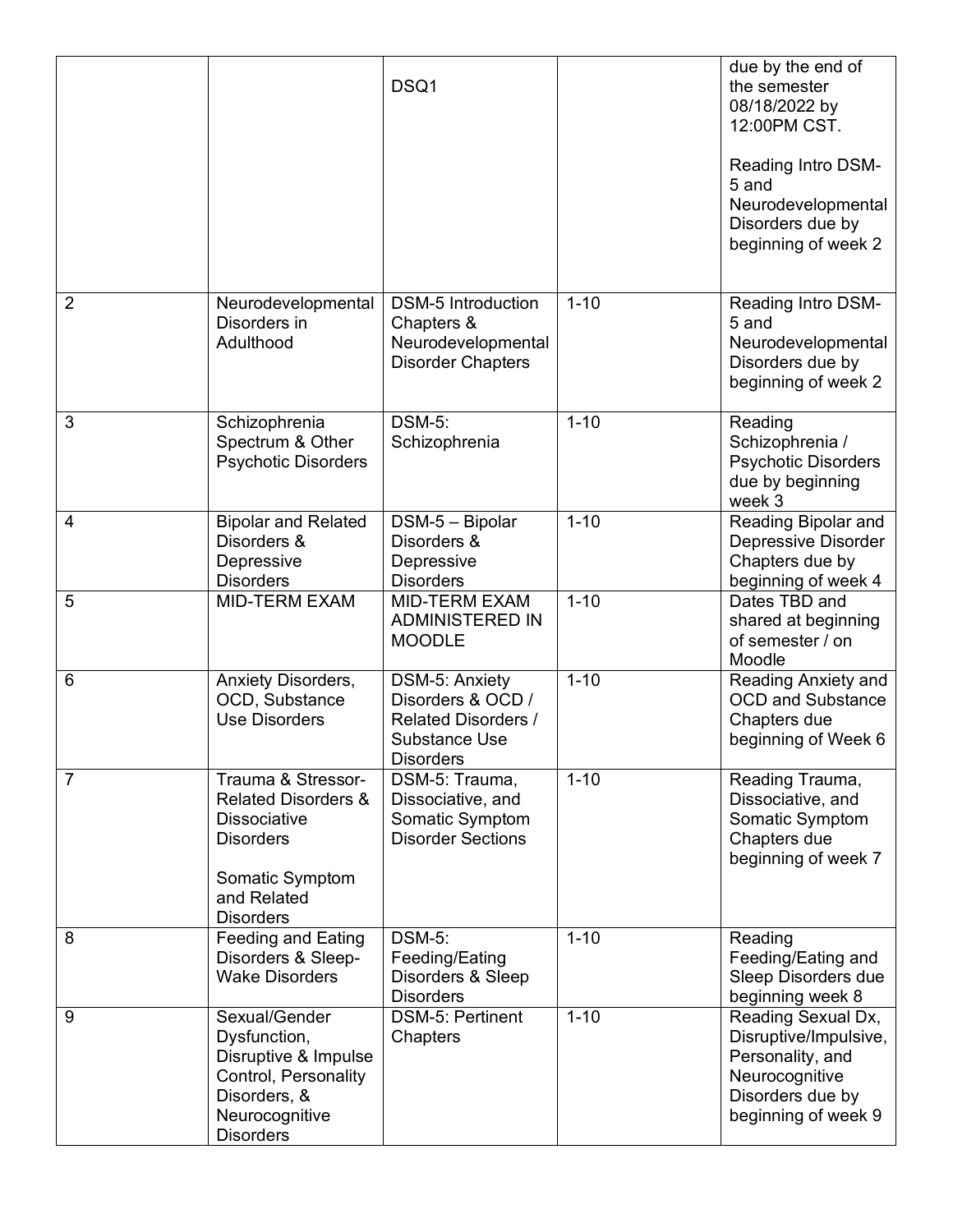| 10 | <b>FINAL EXAM</b> | <b>FINAL EXAM</b><br>ADMINISTERED IN<br><b>MOODLE</b> | $1 - 10$ | Final Exam will be<br>open dates TBD<br>shared in Moodle                        |
|----|-------------------|-------------------------------------------------------|----------|---------------------------------------------------------------------------------|
|    |                   |                                                       |          | DSQs 2,3,4,6,7,8,9<br>all due by 12:00PM<br><b>NOON Thursday</b><br>08/18/2022. |

# **GRADING CRITERIA:**

Participation = 20% (2 points per DSQ completed)

Mid-Term Exam = 40% (40 multiple choice questions)

Final Exam = 40% (40 multiple choice questions)

Graduate

 $92 - 100$  A  $82 - 91$  B  $72 - 81$  C 62 – 71 D Below 62

# **GRADE NOTIFICATION AND INSTRUCTOR FEEDBACK:**

A successful distance learning experience requires a flow of communication between instructor and student throughout the session. Instructor comments are considered essential to the learning process. Therefore, each assignment/exam submitted will be reviewed, graded, and returned to the student in a timely manner along with the appropriate commentary. Students should carefully review all comments.

Final grades are processed approximately one week after the last day of the session and may be located in the My Grades section of the online registration portal as well as being emailed to the student's Amberton University email. Amberton University staff will not release grades over the phone. University instructors will not leave a message with comments or grades in any type of media that is not secure.

For questions regarding grades after the semester has ended, students should use their University email account and contact the instructor at the faculty email address as provided above in *Professor Information* area.

### *Incomplete Grades*

An "I" (incomplete grade) is given at the discretion of the professor and may be given only when an emergency or illness prevents the student from completing course requirements. Should an "I" be granted, the student has 30 days from the end of the session to complete the conditions of the incomplete. An "I" which is not properly removed within 30 days following the session enrolled will become an "F" grade.

#### *How To Withdraw From a Course*

To be official, the class withdrawal must be in writing and signed by the student requesting the withdrawal; no withdrawal is accepted verbally. Please review the "Schedule of Classes" (online or in-print) for procedures for class changes or withdrawals and the refund policy and schedule.

## **COURSE DELIVERY METHODOLOGY:**

This course is offered as a distance-learning course through the Moodle Learning Platform. Amberton's distance learning courses, called e-Courses, are identical to classroom courses in terms of learning outcomes, competencies, and instructor expectations. A student choosing to take an e-Course must have the following skills and technical capabilities:

1. Access to the Internet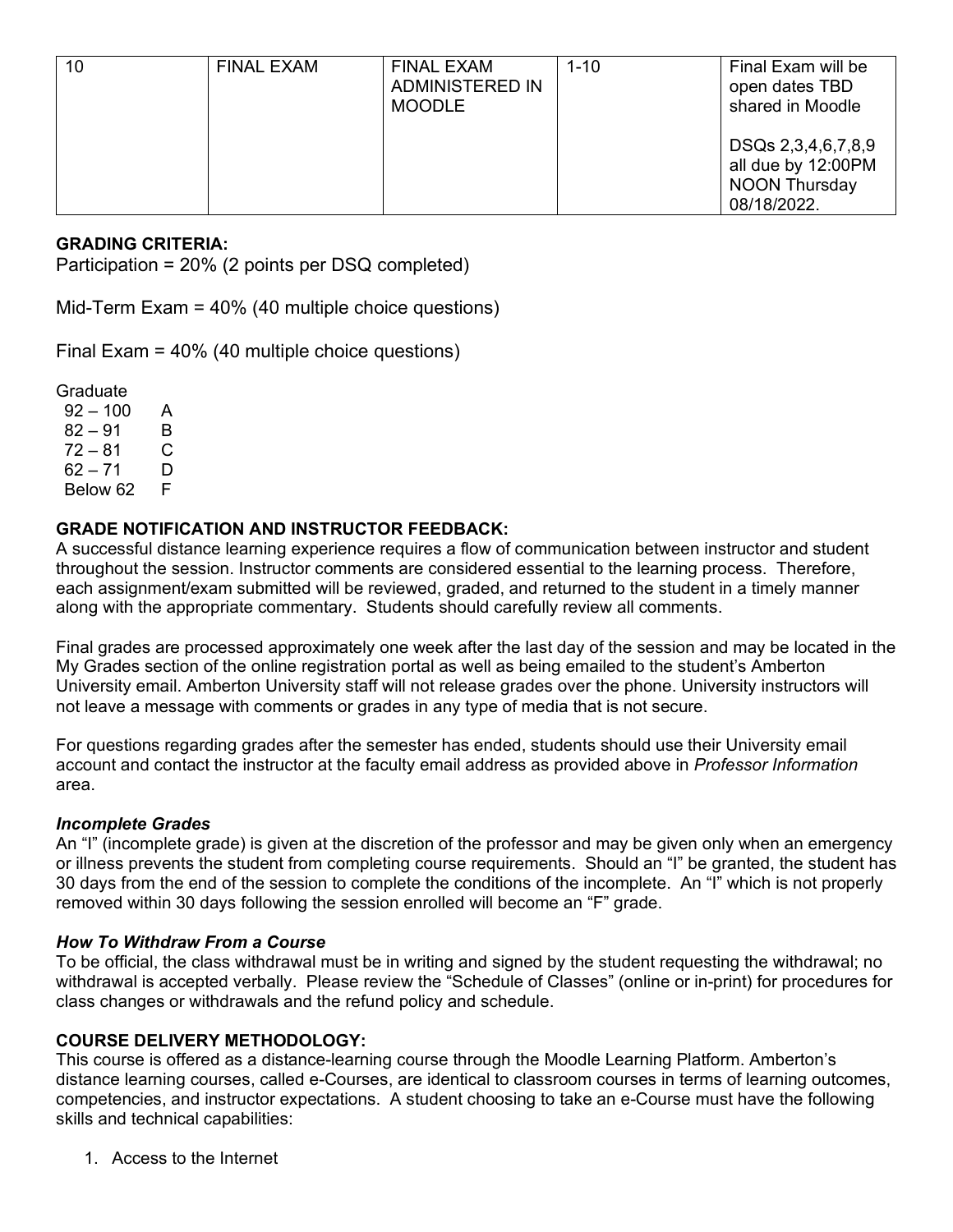- 2. General knowledge in: Internet browser settings and configuration e-mail and file attachments Uploading and downloading files Using a word processing package
- 3. Ability to conduct on-line research

Students who have not mastered these skills should not enroll for this course but should consider enrolling in MIS2110 Computer Concepts and Internet Technologies for instruction in these areas.

### **HOW TO ACCESS YOUR COURSE:**

#### *Through the Amberton University Student Portal*

Students enrolled in distance learning courses using the Moodle Learning Platform may access the course through the Amberton University Student Portal. The site may be accessed through the University's main page (http://www.Amberton.edu) or at http://apps.Amberton.edu. After selecting the "Student Portal" link, you will be prompted for a Username and Password.

Use your assigned **username and password** (AUID) as described below to enter the AU Student Portal:

**Username** = your capitalized firstname **initial**+lastname+last 3 digits of your SSN.

\* Use your name exactly as it is listed on the University's records, including any suffixes or hyphenations, such as Jr, Sr, or II, as a part of your username.

For example: James Jones, Jr. SSN: 123-45-6789 Username: JJonesJr789

**Password** = your Amberton University ID# (AUID) **including the dashes**

For example: 04-999-999

Once your login has been validated, you may select from a variety of menu options, including your individual E-Course, email account, Remote Research, General Tools, all Syllabi, Research Tutorials and Electronic Instructor Folders (FTP).

If you are accessing the Student Portal from a public or shared computer, close the browser completely when finished, or click on the Logout button. For security purposes, no other person should have access to your Username or Password. If you feel your information has been compromised or if you experience technical difficulties, contact the e-course system administrator at: e-sysop@amberton.edu

If you have lost or do not know your Amberton ID#, please contact the Student Services Office 972/279-6511 or advisor@Amberton.edu for a replacement AUID card. You must know your Amberton ID# to gain access to the course and to send email to your professor.

#### *Through the Amberton University Moodle Website*

Students enrolled in distance learning courses using the Moodle Learning Platform may also access the course by going to: http://moodle.Amberton.edu

For those utilizing Moodle for the first time, the **username and password** for the Moodle Learning Platform will be emailed to the student's University email account prior to the start of the course. For those returning to Moodle who do not remember their username and password, click on the link "*Forgotten your username or password*" available on the Moodle log in page (http://moodle.Amberton.edu). Otherwise use the same username and password as previous session.

#### **Moodle Tutorial:**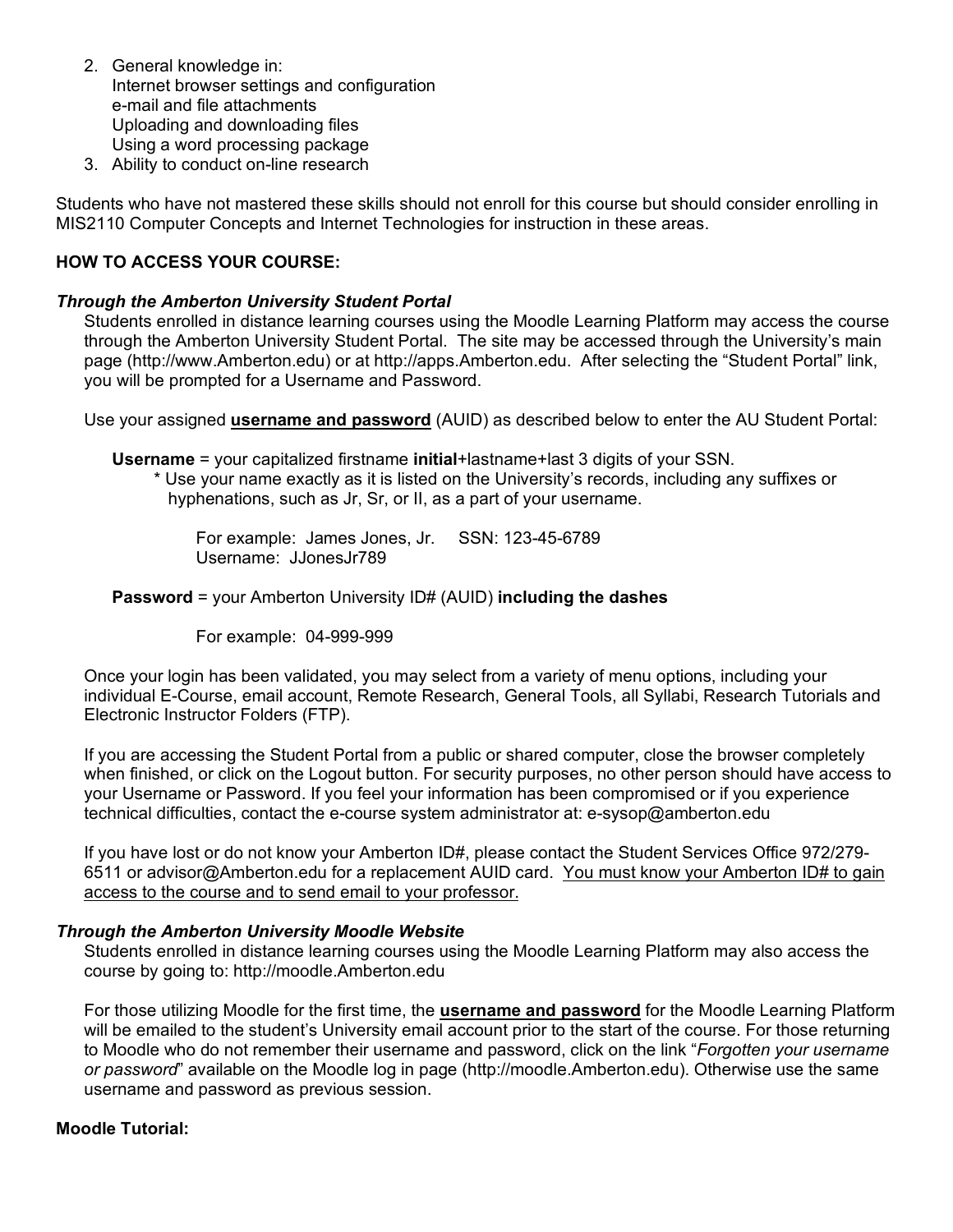Upon successful log in and access to the Moodle learning platform, there is a *Student Moodle Tutorials* course available, to learn about the basics of Moodle. Simply click on the link for the *Student Moodle Tutorials* and read through the various learning topics: Navigating; Communicating; Assignments & Exams; Grades; and Student Resources.

## **COURSE COMMUNICATIONS:**

Students will communicate with faculty through the Moodle Learning Platform or the Amberton University email system.

Each student enrolled is assigned an Amberton email account, which gives the student access to the Amberton email system (my.Amberton.edu). This email account is provided by Google Apps for Education. Students are encouraged to check their email regularly for University news, notices, and to communicate with instructors.

The student's assigned email address would be Username@my.Amberton.edu

Example: LJones-Smith789@my.Amberton.edu

The student Username is determined by:

firstname initial+lastname+last 3 digits of student ssn.

For example: Linda Jones-Smith SSN: 123-45-6789 Email Address = LJones-Smith789@my.Amberton.edu

Students will be prompted for a Username and Password when accessing their email account. Use the Username portion of the email address as the username (Example: LJones-Smith789) and your Amberton ID# (including the dashes) as the password.

If you already have a Google gmail account, you might be prompted to add this account to your current account. Click 'Yes' and you will be logged into your my.Amberton.edu email account. It will be a separate email account from your personal gmail account.

If you need assistance with your email account, please visit https://support.google.com/mail

## **Students are responsible for reviewing the "Communication Guidelines" provided on the individual E-Course for specific instructor requirements.**

Upon completion of a session, all communication and course specific information is removed from the Moodle system. If a student needs to maintain a record of communications or assignments, the student is strongly encouraged to print out or download these items to a disk for their own records.

## **FORMAT AND SUBMISSION OF ASSIGNMENTS:**

Assignments are to be submitted to the appropriate assignment Drop Box in the Moodle system. Specific directions and guidelines for submission of assignments are located on-line in the "Communication Guidelines" of the e-course. Due to compatibility issues, Office 2007 files cannot be read by earlier versions of Microsoft Office. Before submitting an exercise file, confirm the file is in the proper format for grading by the instructor.

## **INSTRUCTOR/COURSE EVALUATION:**

Each session, all Amberton students are provided with the opportunity to evaluate their courses and instructors. The evaluation process is an important one and provides students with an anonymous and confidential way to give meaningful feedback to the University. Summary information and comments are provided to faculty after the close of the session. All information provided is anonymous.

The Instructor/Course Evaluation will be open for completion during week 9 of the session. An evaluation assignment will be placed in week 9 of the Moodle course, along with the instructions on how to complete the